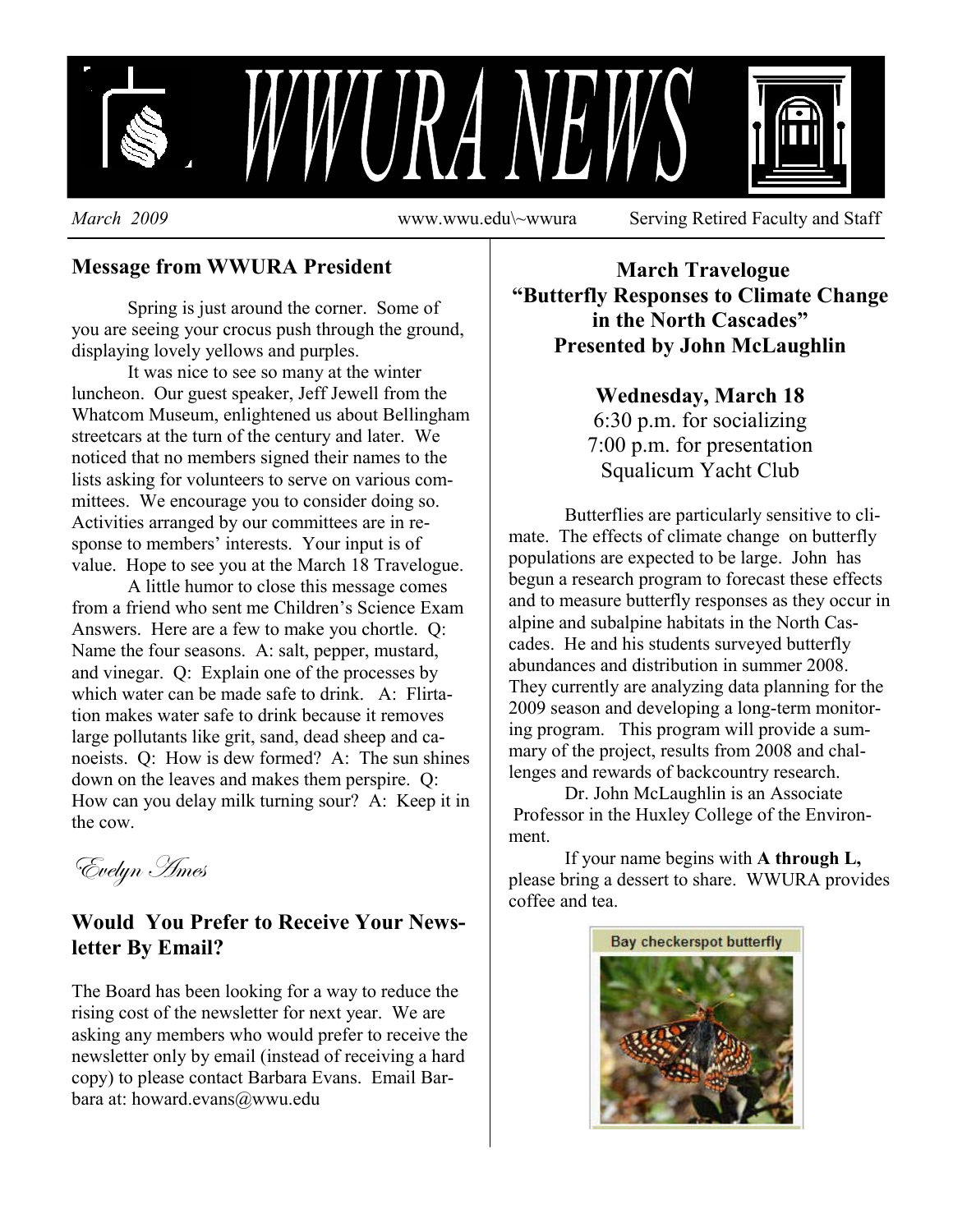## *Health Notes by Evelyn Ames**Maintaining a Social Support System*

Family and friends who are supportive provide many benefits for a person's mental, emotional, physical, and social well-being. A strong social support system is critical as one grows older, especially in these times of economic and social stress, and for those who live with a chronic illness or disability.

What is a social support network? "A social support network is different from a support group. A social support network is made up of friends, family and peers, while a support group is generally a structured meeting run by a mental health professional. Although both can play an important role in times of stress, a social support network is something you can develop when you're not under stress, providing the comfort of knowing that your friends are there for you if you need them" (Mayo Clinic Staff, July, 2008). "Social support includes real or perceived resources provided by others that enable a person to feel cared for, valued, and part of a network of communication and mutual obligation" (CDC, MMWR, May 6, 2005). A social support network provides a sense of belonging in which spending time with friends lessens feelings of loneliness. It provides an increased sense of self-worth because people who call you a friend reinforce your self-worth. Reaching out to friends and family when you encounter compromising health issues allays feelings of angst.

 **Maintaining your social support network.** Your relationship with friends and family is a two-way street. What goes down the street, so to speak, also comes back up the street. Health Educators and behavioral scientists suggest the following ideas for nurturing a support network: **Stay in touch.** Respond to phone calls, return e-mails, and reciprocate invitations to let people know you care.

 **Be proactive.** Make the first move rather than wait for someone else to contact you. Be the one to strike up a conversation (talk to people in elevators or when waiting in line at a store). If you are taking a class (e.g., Academy for Lifelong Learning), chat with the people sitting next to you.

 **Know when to say "no" and when to say "yes."** Spending time with people who are not supportive can add stress and weaken the network support. Be adventuresome and accept an invitation even though you may feel insecure.

 **Don't compete.** Be happy when friends succeed or receive kudos. Celebrate friends and family accomplishments; they in turn will celebrate yours.

 **Be a good listener.** Be cognizant of what is important to your friends. Listen to them rather than turning the conversation around to you.

 **Challenge yourself.** Keep looking for ways to involve yourself in community and personal activities. Try to complain less about whatever it is you complain about! We all have our foibles.

**Appreciate friends and family.** Take time to say thank you and express how important they are to you.

The goal of maintaining and extending a social support network is to enhance a person's overall well being. Feelings of obligatory social relationships can create negative consequences and become stressors. Friends who persist in exhibiting negative attitudes about daily events or news items can add unnecessary strain to daily living. The best social support systems have no strings attached. If pressured to conform to another person's beliefs or activities, it is time to make a change in your network. Carefully choose who you want as a support person when experiencing a difficult time.

Friendships improve quality of life and health. Try this at home or at a get together. Make a list of your top favorite activities and the number of times you have done them in the past couple of weeks. Share this list with those in your support network.

> *"The more you celebrate LIFE The more there is to celebrate!"*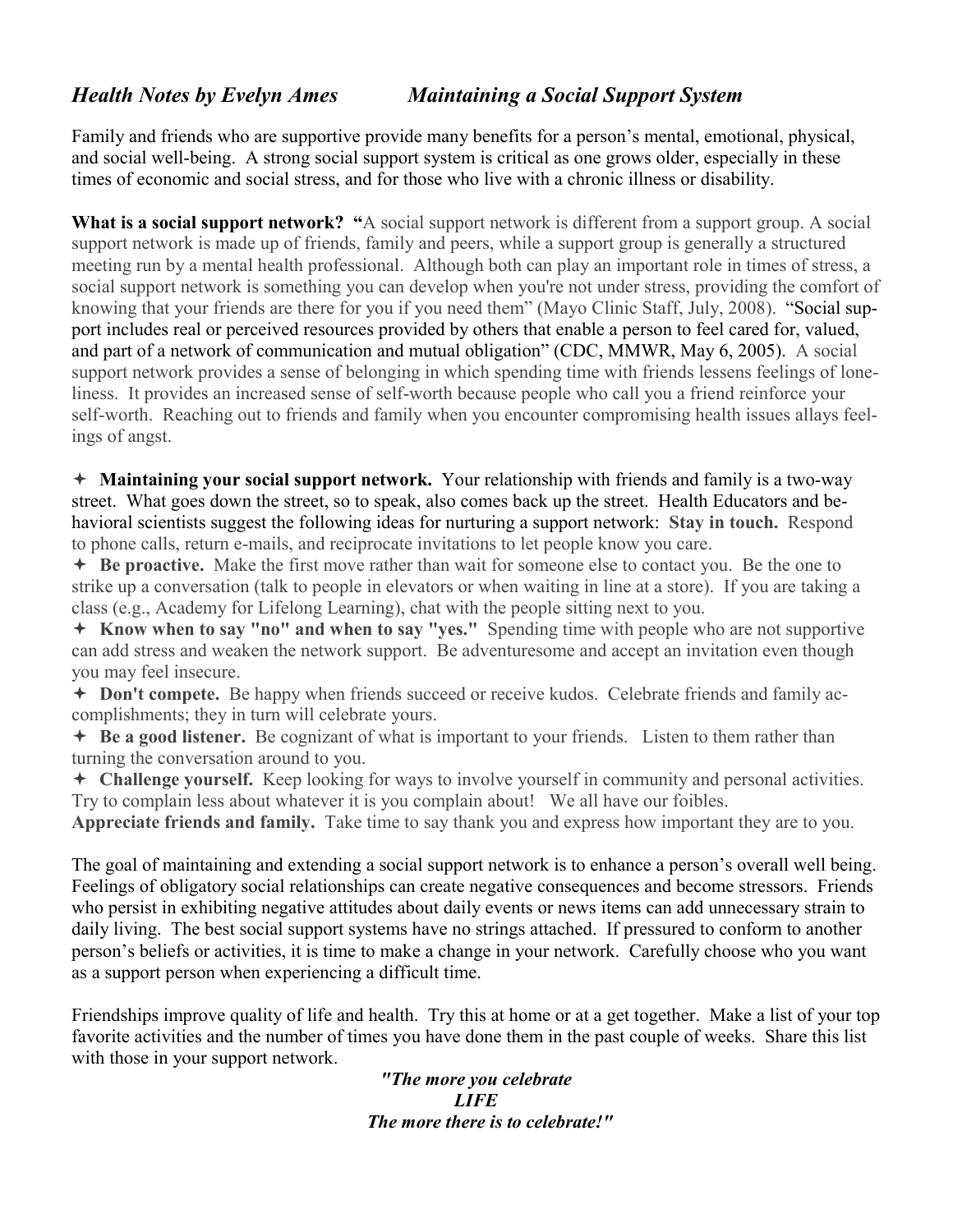## **WWURA Travels \*\*New/Updated Danube Tour Information\*\***

Just announced! **Uniworld's 2 for 1 Travel Companion Airfare Offer has been extended** until March 31, 2009. **\$660 per person round trip** including European transfers is a great deal. A **"Spring Savings" discount of \$150 per person** is also available until April 30, 2009. If you are a **Uniworld past passenger**, there is an additional **\$100 discount**. These are tremendous savings.



All category 5 cabins are booked; there are **only three category 4 cabins still available**.

 **\*Cost of cruise only**: \$1899 + \$175 (cat. 4 upgrade) - \$150 (Spring Savings) = **\$1924. \*Port charges: \$98**. All meals, beverages and daily shore excursions are included.

**Sixteen WWURA members and friends have reserved with their \$200 deposit**. Final payment is not due until September 1, 2009. **Departure is Sunday, November 29** when we fly to Budapest and begin our Holiday Markets Cruise visiting fascinating cities and towns along the Danube River.

## **Upon disembarkation in Passau on December 7, there are the following options:**

**\*\*Munich 3 days/2 nights extension** - \$599 per person

Stay at the Hilton Munich Park Hotel (or similar), daily breakfasts, all transfers, city tour, home-hosted holiday teatime, Uniworld representative/hostess, time to explore holiday markets, museums, etc.

 **\*\*Prague 3 days/2 nights extension** - \$479 per person (10 persons minimum necessary) Stay at the Hilton Old Town Hotel, daily breakfasts, all transfers, half-day city tour, plenty of free time to explore the holiday markets, museums and perhaps attend a musical performance.

**\*\*Return to the U.S. from Munich** (transfer from the ship to Munich's airport included)

In our group of 16 reserved so far, some have chosen each of the above options. We would especially appreciate finding 4 more individuals interested in the Prague extension. Come along with Kathy Whitmer on her 5th holiday markets tour. Call **Kathy (734-7211) or Joyce D. Wilson (733-4703), Professional Travel Consultant.**

## **\*\*Still Time to Sign Up for Ashland\*\***

Since there is still room on this trip**, reservations will be accepted until March 23, 2009**. About 30 people have signed up so far. chartered bus to the **Shakespeare Festival in Ashland, Oregon** will **depart May 5** and **return May 8**. Call **Barbara Evans (650-9724)** for details or check the WWURA website, November 2008 newsletter or the A.L.L. Spring 2009 Course Catalog. See up to 4 plays and enjoy time in beautiful Ashland.

## **\*\*E-mail Travel Survey Coming\*\***

**Marty Haines** of our travel committee suggested that we **survey WWURA members regarding their future travel interests**. Questions will be sent by e-mail later in March. Survey results may give the committeeguidance for planning future WWURA trips and outings.

## *"To travel is to live!"* **– Hans Christian Andersen**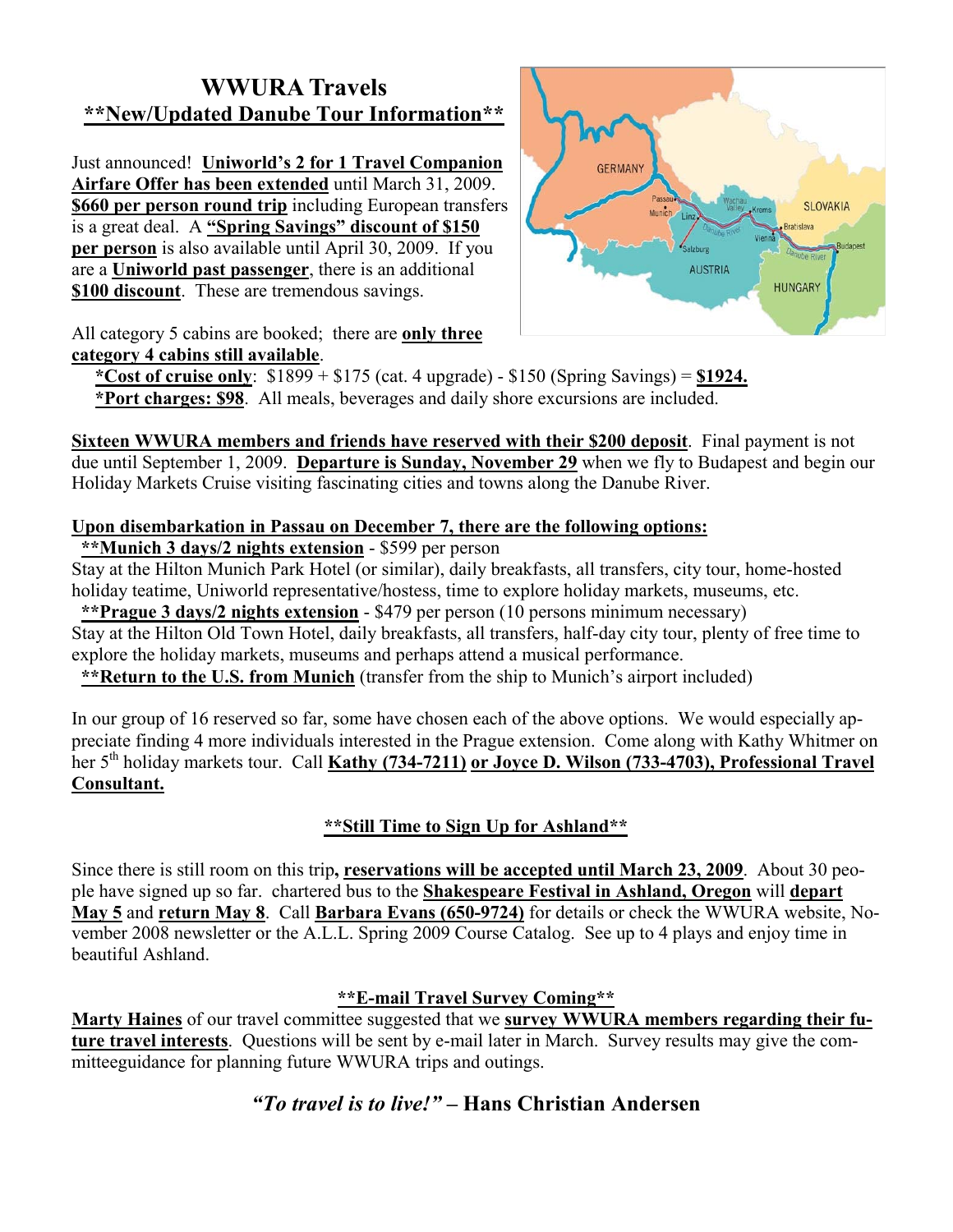#### **WWURA INTEREST GROUPS**

WWURA's interest groups are open to anyone who is interested. If you would like to become a part of a group, call the contact person. If you have an idea for another interest group, call Barbara Evans, 650-9724. Interest group meetings for March are listed below.

 **BOOK GROUP** - Donna Rochon, 647-2301

 Meet at Evelyn Mason's, 914 17th St. 2:30 p.m. March 1. The book is "The Places In Between" by Rory Stewart

 **OPERA GROUP** - MET HD, shown at theaters in Silver City Riverport (Richmond, BC) and in Alderwood Mall (Lynnwood, WA). Call Evelyn Ames, 734-3184 if you need a ride.

March 14 , *Orfeo* 

March 21, *Sonnambula* (Enccore is April 25)

April 18, *Madama Butterfly* (encore)

**BRIDGE GROUP** - Barb Evans, 650-9724

Tuesday, 1:30 pm, March 24th. Place to be announced.

**BIKING** - The biking group has been suspended until next spring.

 **SKIING** (downhill ) - Charlie Way, 734-0649 The skiing has been great!.



## **Happy Book and Film Corner – March 2009**

Lynne Masland

 For a truly "happy" experience, the films of dancer Gene Kelly are hard to beat. Dance your way into spring with "Anchors Aweigh" (1945) which includes a celebrated (and much imitated) animated dance routine with Jerry Mouse of "Tom and Jerry." Kelly's two much well known films are "An American In Paris" (1951) and "Singin' in the Rain" (1952). The latter contains his famous tap-dance up and down the street in rain. Guaranteed to set your feet in motion.

 Western sociologist Nanette Davis interviewed several WWURA members for her book, *Blessed is She-Elder Care*. She will be reading from her book the evening of Wednesday, March 11 at Village Books.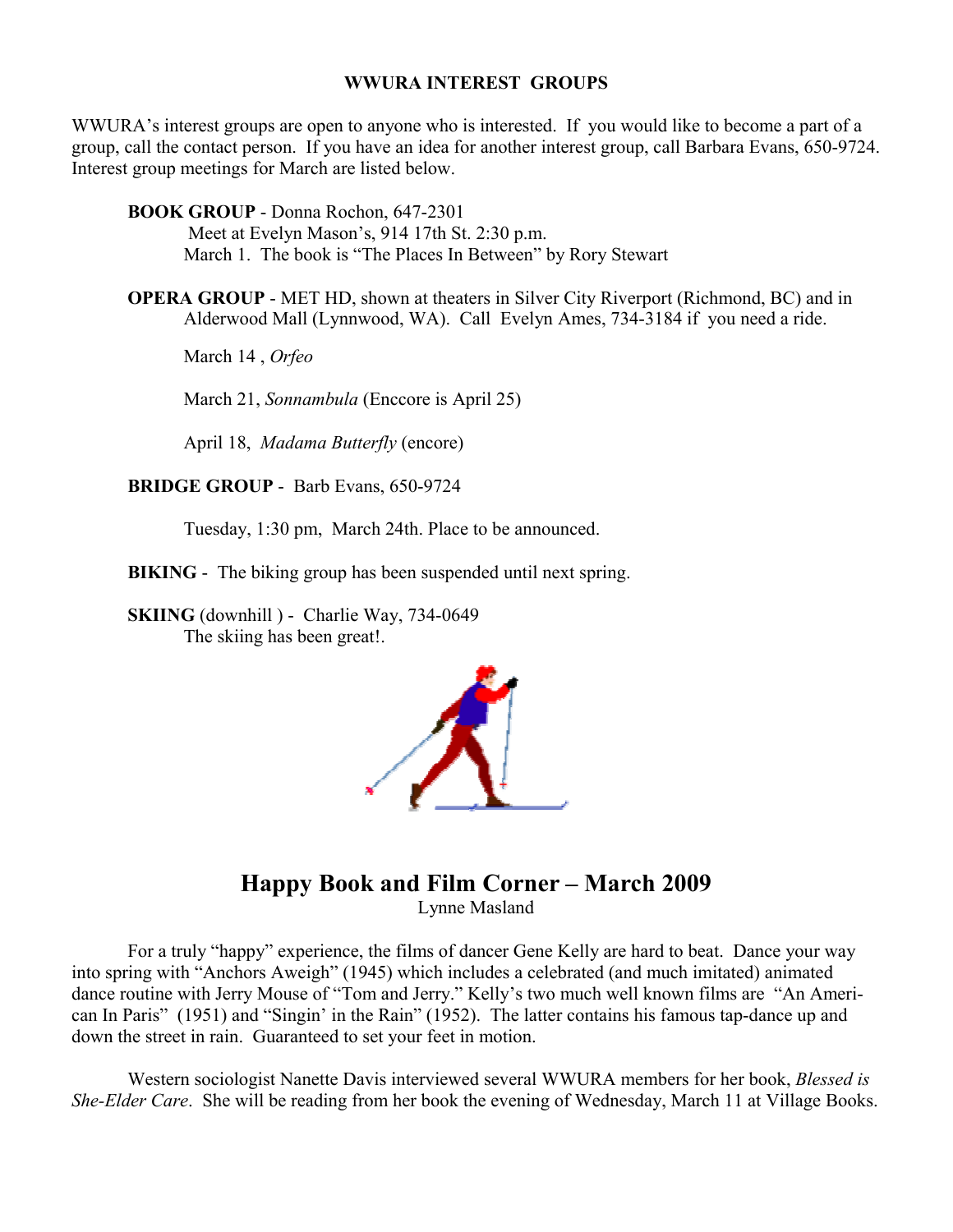## *Do you know someone who should join WWURA or renew their membership?*

 *Send memberships, renewals and donations to Pauline Palmer, WWURA Membership Chair, 2510 48th St., Bellingham WA 98229. Checks should be made payable to WWURA. Please include telephone number, street and email addresses.* 

 *WWURA would like to be able to send you last-minute information by email, so we would like to have this address. The newsletter may be viewed on the website, www.wwu.edu\~wwura* 

#### **Membership Update**

For those of you who picked up the new 2009 WWURA Membership Roster at our winter luncheon in February, please make the following changes and additions to your copy of that list. Rosters also will available at the March 18 travelogue and the May 20 spring banquet honoring new retirees.

#### **Addenda March 2009**

Address change Wills, Clarice, 844 W Orchard Drive, #302, Bellingham WA 98225, 733-1253 P.O. Box 29824, Bellingham, WA 98228

Email changes

Cross, Betty, ecrosswa@comcast.net

Christman, Bob, bob.christman@wwu.edu

#### Renewed

 Dayton, Fred, P.O. Box 28635, Bellingham, WA 98228-0635, 714-1748, daytonf@comcast.net Glaser, Ruth, 2818 Old Fairhaven Pkwy #225, Bellingham, WA 98225-8270, 733-7878 Haberstroh, Phyllis. 4550 Harrison St, Bellingham, WA 98229-3323, 734-5595

plhaberstroh@juno.com

Sanford, Dan & Barbara, P.O.Box 544, Lynden, WA 98264, 354-8546, sanford 46@comcast.net Vassal, Berit S., 620 Van Wyck Rd, Bellingham, WA 98226-8790, 733-2697

#### *WWURA Scholarships*

The Scholarship Committee has suggested a change in the WWURA scholarship statement due to the situation that the current scholarships have been available only to "returning students" with the result that no applications have been received recently. Therefore, the new scholarship statement will read*:* 

The Western Washington University Association provides an annual scholarship of \$2000 to a qualified junior or senior currently enrolled at Western for six of more credits and with a GPA of 2.7, or higher. Preference will be given to a returning student.